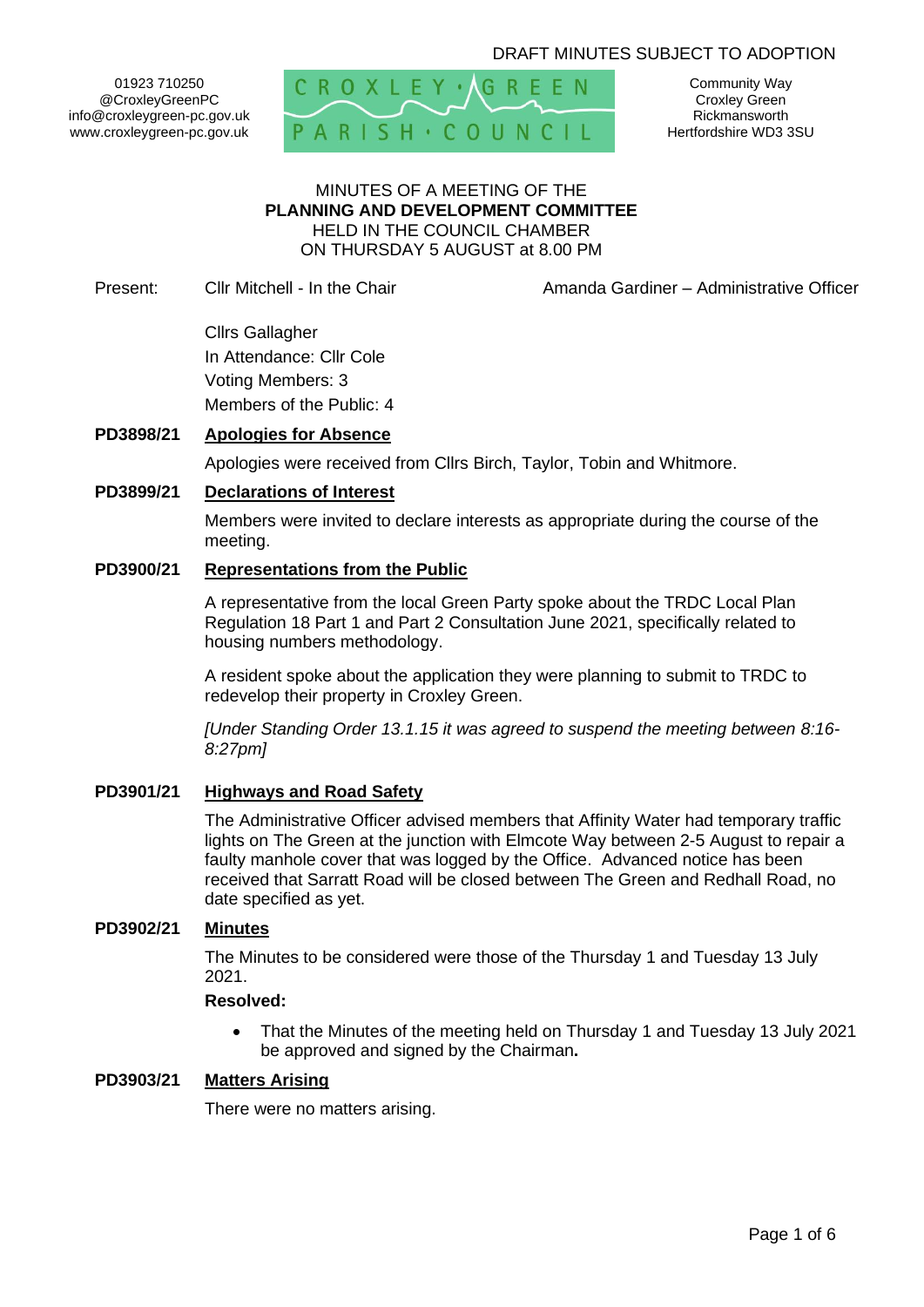## **PD3904/21 Planning Applications**

In the following applications "NGFO" means No Grounds For Objection:

#### **[Part conversion of existing garage into shower room](https://www3.threerivers.gov.uk/online-applications/applicationDetails.do?activeTab=summary&keyVal=QVV8OMQF0DC00&prevPage=inTray)**

Planning Application 36 Canterbury Way Croxley Green Hertfordshire WD3 3SS Ref. No: 21/1705/FUL | Received: Wed 07 Jul 2021 | Validated: Mon 12 Jul 2021 | Status: Pending Consideration **Croxley Green Parish Council Decision: NGFO**

## **[Demolition of rear conservatory, two storey front/side extension, part two storey](https://www3.threerivers.gov.uk/online-applications/applicationDetails.do?activeTab=summary&keyVal=QVLVJSQFGGU00&prevPage=inTray)  [rear extension, single storey rear extension, loft conversion including rear](https://www3.threerivers.gov.uk/online-applications/applicationDetails.do?activeTab=summary&keyVal=QVLVJSQFGGU00&prevPage=inTray)  [dormer and porch canopy to front](https://www3.threerivers.gov.uk/online-applications/applicationDetails.do?activeTab=summary&keyVal=QVLVJSQFGGU00&prevPage=inTray)**

Planning Application

37 Fuller Way Croxley Green WD3 3PL Ref. No: 21/1672/FUL | Received: Fri 02 Jul 2021 | Validated: Fri 09 Jul 2021 | Status: Pending Consideration

**Croxley Green Parish Council Decision: CGPC objects on the grounds that this is an overdevelopment of the property, unsympathetic and incongruous to the host property and the local street scene, and is contrary to Policies CP1 and CP12 of the Core Strategy, Policy DM1 and Appendix 2 of the Development Management Policies document and Policy CA2 and Appendices B & C of the Croxley Green Neighbourhood Plan Referendum Version (adopted December 2018). We particularly object to the hip to gable end wall conversion and the insertion of the full width rear dormer loft conversion. We have concerns that there is insufficient parking provision for what will become, in effect, a property with five separate double bedrooms. For the record, we do not object to the front gable extension (which matches the adjoining semi-detached property), the single storey rear extension, or the part two storey rear extension. We understand that we have passed the date for requesting call in to the planning committee.**

#### **[Single storey side/rear extension and alterations to fenestration](https://www3.threerivers.gov.uk/online-applications/applicationDetails.do?activeTab=summary&keyVal=QW83KHQFGL000&prevPage=inTray)**

Planning Application

115 New Road Croxley Green Rickmansworth Hertfordshire WD3 3EN Ref. No: 21/1762/FUL | Received: Wed 14 Jul 2021 | Validated: Wed 14 Jul 2021 | Status: Pending Consideration

**Croxley Green Parish Council Decision: NGFO subject to neighbour comments**

**[Part single, part two storey rear extension, single storey front extension, loft](https://www3.threerivers.gov.uk/online-applications/applicationDetails.do?activeTab=summary&keyVal=QWBSU3QFGMA00&prevPage=inTray)  [conversion including rear dormer extension, alterations to fenestration and](https://www3.threerivers.gov.uk/online-applications/applicationDetails.do?activeTab=summary&keyVal=QWBSU3QFGMA00&prevPage=inTray)  [construction of rear outbuilding](https://www3.threerivers.gov.uk/online-applications/applicationDetails.do?activeTab=summary&keyVal=QWBSU3QFGMA00&prevPage=inTray)**

Planning Application

59 New Road Croxley Green WD3 3EN

Ref. No: 21/1786/FUL | Received: Fri 16 Jul 2021 | Validated: Fri 23 Jul 2021 | Status: Pending Consideration

#### **Croxley Green Parish Council Decision: CGPC object to the application for the following reasons:**

**excessive development on the plot overbearing rear extension that conflicts with the Neighbourhood Plan Policy CA2 and CA3**

**inadequate provision for parking**

**Neighbours comments should be taken into consideration**

**If the Planning Officer is minded to approve, then CGPC do not request that it is called in to Committee.**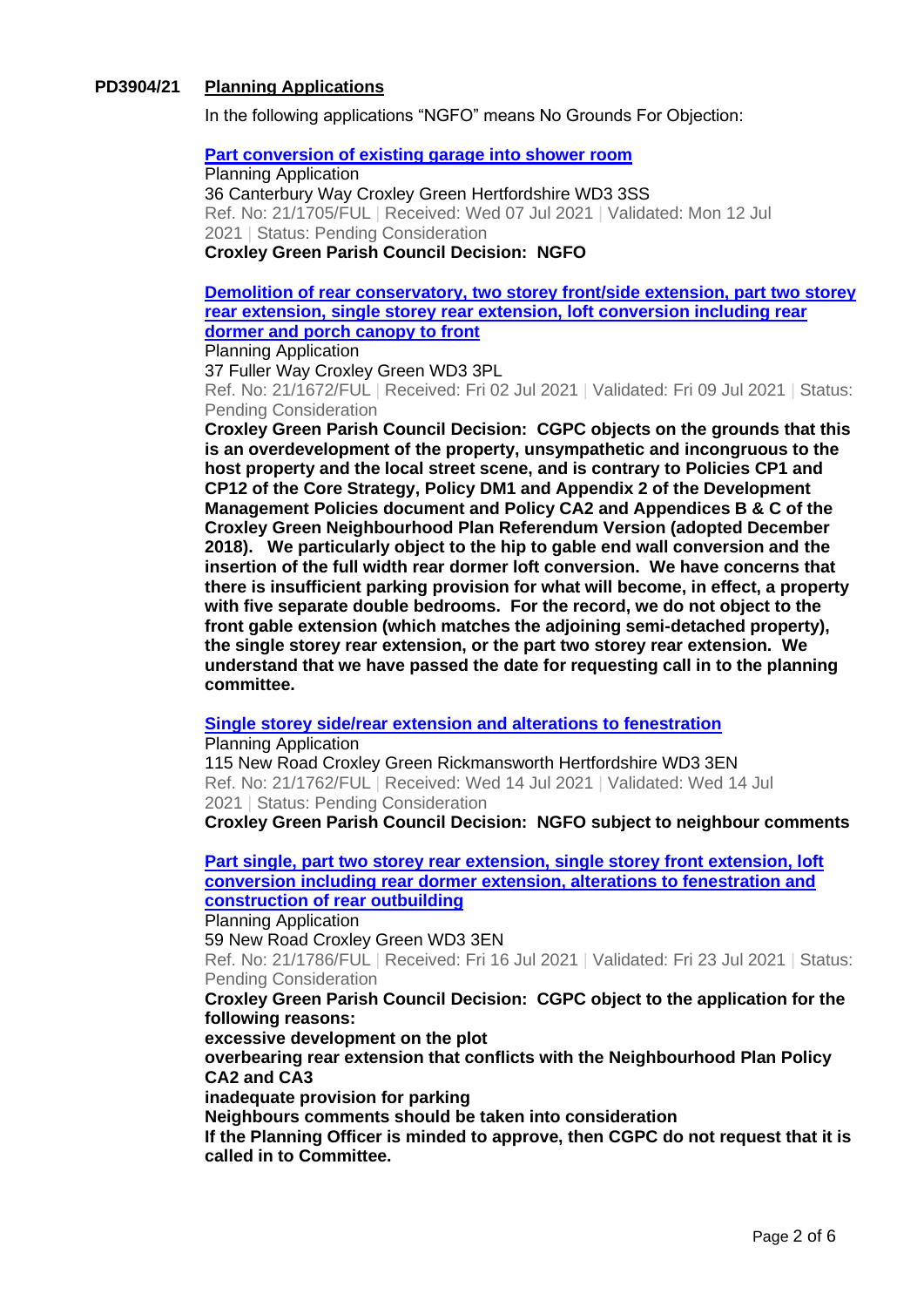#### **[Single storey front extension and front dormer window](https://www3.threerivers.gov.uk/online-applications/applicationDetails.do?activeTab=summary&keyVal=QWDNINQFGN100&prevPage=inTray)**

Planning Application

21 Rousebarn Lane Croxley Green WD3 3RL

Ref. No: 21/1798/FUL | Received: Mon 19 Jul 2021 | Validated: Wed 28 Jul 2021 | Status: Pending Consideration

**Croxley Green Parish Council Decision: NGFO subject to neighbour comments**

## **[Demolition of existing garage and side extension; construction of a part single](https://www3.threerivers.gov.uk/online-applications/applicationDetails.do?activeTab=summary&keyVal=QWMWYNQFGOQ00&prevPage=inTray)  [storey, part two storey side and rear extensions and associated internal](https://www3.threerivers.gov.uk/online-applications/applicationDetails.do?activeTab=summary&keyVal=QWMWYNQFGOQ00&prevPage=inTray)  [alterations and extension to patio area.](https://www3.threerivers.gov.uk/online-applications/applicationDetails.do?activeTab=summary&keyVal=QWMWYNQFGOQ00&prevPage=inTray)**

Planning Application 43 Valley Walk Croxley Green WD3 3TQ Ref. No: 21/1828/FUL | Received: Thu 22 Jul 2021 | Validated: Thu 22 Jul 2021 | Status: Pending Consideration

**Croxley Green Parish Council Decision: CGPC object to the size and scale of the roof. Suggest a full hip to match adjoining property. If the Planning Officer is minded to approve, then CGPC do not request that it is called in to Committee.**

## **PD3905/21 Recent Decisions by Three Rivers District Council**

#### **Approved**

| <b>Application:</b>                                                                                              | Single and two storey side and rear extensions, rooflights,<br>internal alterations, associated external patio works and<br>loss of garage                                                                                                |
|------------------------------------------------------------------------------------------------------------------|-------------------------------------------------------------------------------------------------------------------------------------------------------------------------------------------------------------------------------------------|
| <b>Address:</b>                                                                                                  | 17 Rochester Way Croxley Green WD3 3NE                                                                                                                                                                                                    |
| <b>Application No:</b>                                                                                           | 21/1316/FUL                                                                                                                                                                                                                               |
| <b>CGPC Decision</b>                                                                                             | CGPC note the first floor extension is more than 3 metres<br>and could impact neighbours. Neighbour comments<br>should be taken into consideration.                                                                                       |
| <b>TRDC Decision</b>                                                                                             | Approved                                                                                                                                                                                                                                  |
| <b>Application:</b>                                                                                              | Single storey rear extension and construction of canopy to<br>side elevation                                                                                                                                                              |
| <b>Address:</b>                                                                                                  | 1 Hastings Way Croxley Green WD3 3SQ                                                                                                                                                                                                      |
| <b>Application No:</b>                                                                                           | 21/1287/FUL                                                                                                                                                                                                                               |
| <b>CGPC Decision</b>                                                                                             | NGFO subject to any neighbours comments                                                                                                                                                                                                   |
| <b>TRDC Decision</b>                                                                                             | Approved                                                                                                                                                                                                                                  |
| <b>Application:</b><br><b>Address:</b><br><b>Application No:</b><br><b>CGPC Decision</b><br><b>TRDC Decision</b> | First floor front extension and alterations to fenestration<br>220 Watford Road Croxley Green WD3 3DD<br>21/1348/FUL<br>NGFO subject to any neighbours comments<br>Approved                                                               |
| <b>Application:</b><br>Address:<br><b>Application No:</b><br><b>CGPC Decision</b><br><b>TRDC Decision</b>        | Single storey rear and side extension<br>33 Kenilworth Drive Croxley Green WD3 3NN<br>21/1269/FUL<br><b>NGFO</b><br>Approved                                                                                                              |
| <b>Application:</b>                                                                                              | Variation of Condition 2 (Approved Plans) of planning<br>permission 20/2046/FUL: (Alterations to existing two storey<br>side extension, erection of single storey extensions<br>including glazed link, reinstatement of external elevated |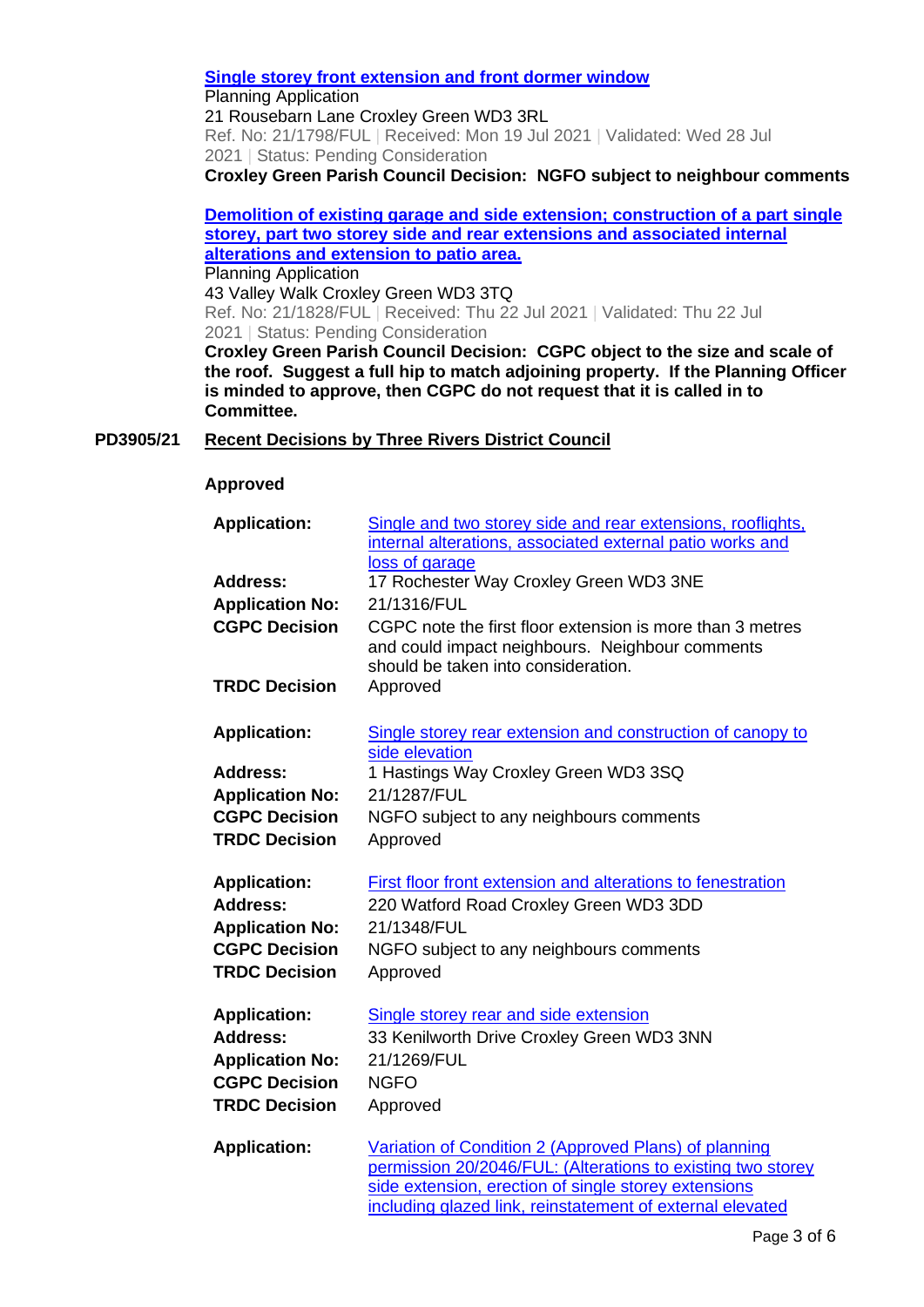|                        | walkway and change to the roof form on The Windmill and       |
|------------------------|---------------------------------------------------------------|
|                        | the demolition of existing outbuildings and construction of   |
|                        | new outbuilding and patio areas) to include rear garage       |
|                        | roof canopy with open sided area, alterations to roof of      |
|                        | staircase link, alterations to rooflights and addition of     |
|                        | chimney                                                       |
| <b>Address:</b>        | The Windmill 34 Windmill Drive Croxley Green WD3 3FD          |
| <b>Application No:</b> | 21/0531/FUL                                                   |
| <b>CGPC Decision</b>   | CGPC note that there appears to be a reduction in the bulk    |
|                        | of the property and the removal of some roof lights. CGPC     |
|                        | have no objections subject to neighbours comments.            |
| <b>TRDC Decision</b>   | Approved                                                      |
| <b>Application:</b>    | Variation of Condition 2 (Approved Plans) of Listed           |
|                        | Building Consent 20/2047/LBC: (Listed Building Consent:       |
|                        | Alterations to existing two storey side extension, erection   |
|                        | of single storey extensions including glazed link,            |
|                        | reinstatement of external elevated walkway and change to      |
|                        | the roof form on The Windmill and the demolition of           |
|                        | existing outbuildings and construction of new outbuilding     |
|                        | and patio areas) to include rear garage roof canopy with      |
|                        | open sided area, alterations to roof of staircase link,       |
|                        | alterations to rooflights and addition of chimney             |
| <b>Address:</b>        | The Windmill 34 Windmill Drive Croxley Green WD3 3FD          |
| <b>Application No:</b> | 21/0532/LBC                                                   |
| <b>CGPC Decision</b>   | CGPC note that there appears to be a reduction in the bulk    |
|                        | of the property and the removal of some roof lights. CGPC     |
|                        | have no objections subject to neighbours comments.            |
| <b>TRDC Decision</b>   | Approved                                                      |
|                        |                                                               |
| <b>Application:</b>    | Part single storey, part two storey rear extension, front     |
|                        | porch, front dormer and alterations to the front elevation    |
|                        | comprising a new bay window                                   |
| <b>Address:</b>        | 36 Gonville Avenue Croxley Green WD3 3BY                      |
| <b>Application No:</b> | 21/1207/FUL                                                   |
| <b>CGPC Decision</b>   | CGPC objects as application is out of keeping with the        |
|                        | character of the area. The porch, dormer and bay window       |
|                        | do not comply with the Neighbourhood Plan CA3. If the         |
|                        | Planning Officer is minded to approve, then CGPC request      |
|                        | that it be considered by TRDC planning committee.             |
| <b>TRDC Decision</b>   | Approved                                                      |
|                        |                                                               |
| <b>Application:</b>    | Demolition of existing conservatory and construction of       |
|                        | single storey rear extension                                  |
| <b>Address:</b>        | 92 New Road Croxley Green WD3 3EP                             |
| <b>Application No:</b> | 21/1341/FUL                                                   |
| <b>CGPC Decision</b>   | CGPC draw the Planning Officer's attention to the             |
|                        | neighbours concerns about loss of light to the rear of their  |
|                        | property and garden amenity.                                  |
| <b>TRDC Decision</b>   | Approved                                                      |
|                        | Officer Report did not consider the objections as material to |
|                        | the application.                                              |
|                        |                                                               |
| <b>Application:</b>    | Single storey side and rear extension, with conversion of     |
|                        | garage to habitable space                                     |
| <b>Address:</b>        | 12 Frankland Close Croxley Green WD3 3AR                      |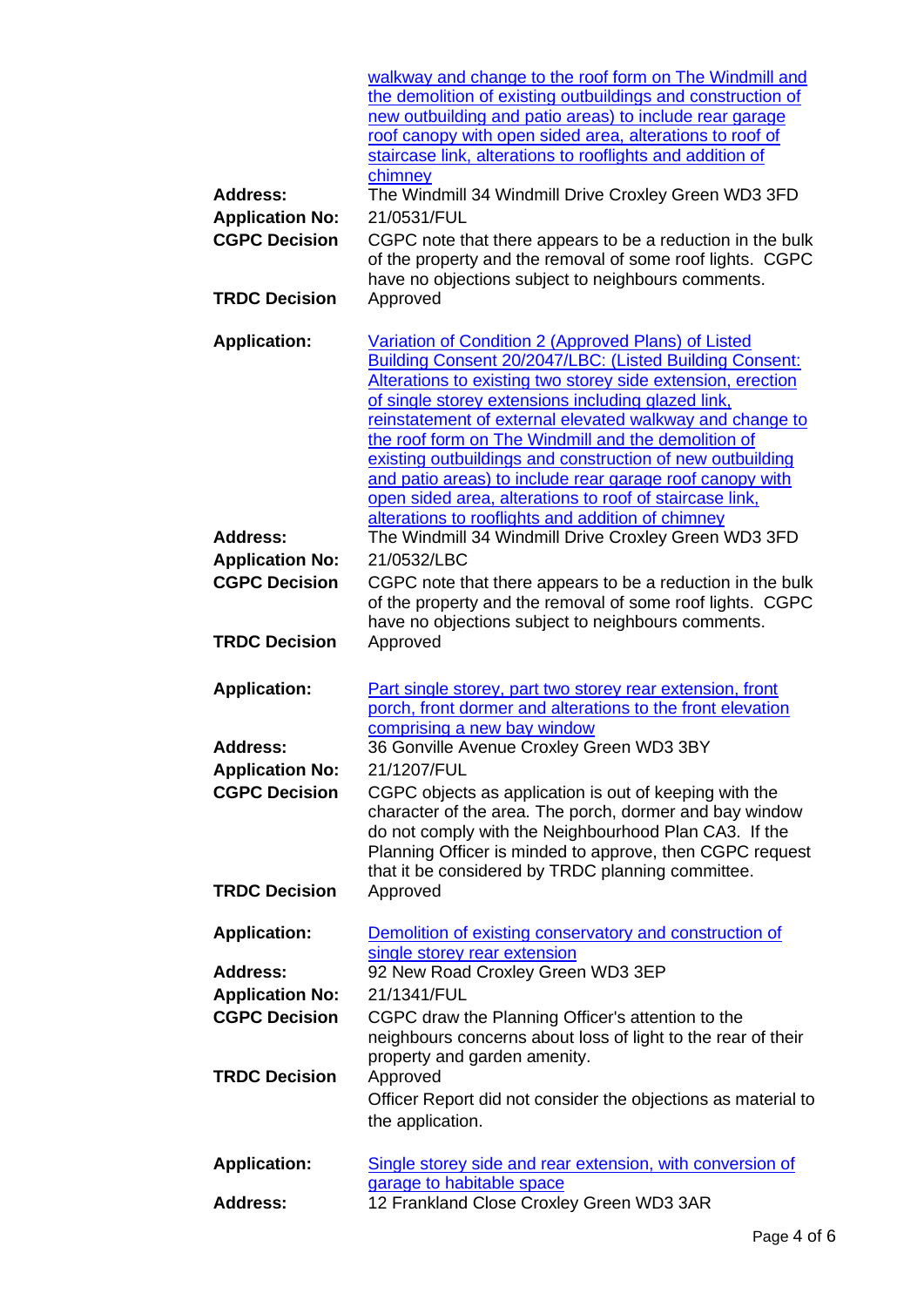| <b>Application No:</b> | 21/1394/FUL                                                                                                                                                                                                                                                         |
|------------------------|---------------------------------------------------------------------------------------------------------------------------------------------------------------------------------------------------------------------------------------------------------------------|
| <b>CGPC Decision</b>   | <b>NGFO</b>                                                                                                                                                                                                                                                         |
| <b>TRDC Decision</b>   | Approved                                                                                                                                                                                                                                                            |
| <b>Application:</b>    | Conversion of garage to habitable accommodation, single<br>storey rear extension, internal alterations including<br>changes to internal layout.                                                                                                                     |
| <b>Address:</b>        | 6 Pevensey Way Croxley Green WD3 3FX                                                                                                                                                                                                                                |
| <b>Application No:</b> | 21/1420/FUL                                                                                                                                                                                                                                                         |
| <b>CGPC Decision</b>   | <b>NGFO</b>                                                                                                                                                                                                                                                         |
| <b>TRDC Decision</b>   | Approved                                                                                                                                                                                                                                                            |
| <b>Application:</b>    | Loft conversion including hip to gable roof enlargement<br>and side dormer, first floor side and rear extensions and<br>single storey rear extension and alterations to fenestration                                                                                |
| <b>Address:</b>        | 14 Hedges Way Croxley Green WD3 3FA                                                                                                                                                                                                                                 |
| <b>Application No:</b> | 21/0962/FUL                                                                                                                                                                                                                                                         |
| <b>CGPC Decision</b>   | CGPC have concerns about the alterations to the<br>appearance of the property within a harmonious<br>development. Neighbours comments should be taken into<br>account. If the Planning Officer is minded to approve, we<br>do not request it called into Committee. |
| <b>TRDC Decision</b>   | Approved                                                                                                                                                                                                                                                            |
| <b>Application:</b>    | Single storey side and rear extension, first floor rear<br>extension, and internal alterations                                                                                                                                                                      |
| <b>Address:</b>        | 239A New Road Croxley Green Hertfordshire WD3 3HE                                                                                                                                                                                                                   |
| <b>Application No:</b> | 21/1358/FUL                                                                                                                                                                                                                                                         |
| <b>CGPC Decision</b>   | NGFO subject to any neighbours comments                                                                                                                                                                                                                             |
| <b>TRDC Decision</b>   | Approved                                                                                                                                                                                                                                                            |
| <b>Application:</b>    | Single storey front, side and rear extension                                                                                                                                                                                                                        |
| <b>Address:</b>        | 93 Winton Drive Croxley Green Hertfordshire WD3 3QS                                                                                                                                                                                                                 |
| <b>Application No:</b> | 21/1260/FUL                                                                                                                                                                                                                                                         |
| <b>CGPC Decision</b>   | CGPC object on the basis of the garage being in advance<br>of the building line. Materials to match existing. If the<br>Planning Officer is minded to approve, we do not request<br>it called into Committee.                                                       |
| <b>TRDC Decision</b>   | Approved                                                                                                                                                                                                                                                            |
|                        |                                                                                                                                                                                                                                                                     |

# **Refused**

None Advised.

## **Withdrawn**

None Advised.

## **PD3906/21 Appeals Against Planning Decisions**

20/0165/CLPD – The Stables, 97A New Road, Croxley Green, Rickmansworth.

[Certificate of Lawfulness of Existing Use: Use of outbuilding as an independent](https://www3.threerivers.gov.uk/online-applications/applicationDetails.do?activeTab=summary&keyVal=Q4T4XRQFHX800&prevPage=inTray)  [dwelling for a period of greater than four years](https://www3.threerivers.gov.uk/online-applications/applicationDetails.do?activeTab=summary&keyVal=Q4T4XRQFHX800&prevPage=inTray)

21/0230/CLED - 97 New Road Croxley Green WD3 3EN

[Certificate of Lawfulness Existing Use: Use of](https://www3.threerivers.gov.uk/online-applications/applicationDetails.do?activeTab=summary&keyVal=QNYC1WQFM5J00&prevPage=inTray) building as single dwellinghouse - C3(a)

An appeal has been lodged with the Secretary of State – 21/0029/REF